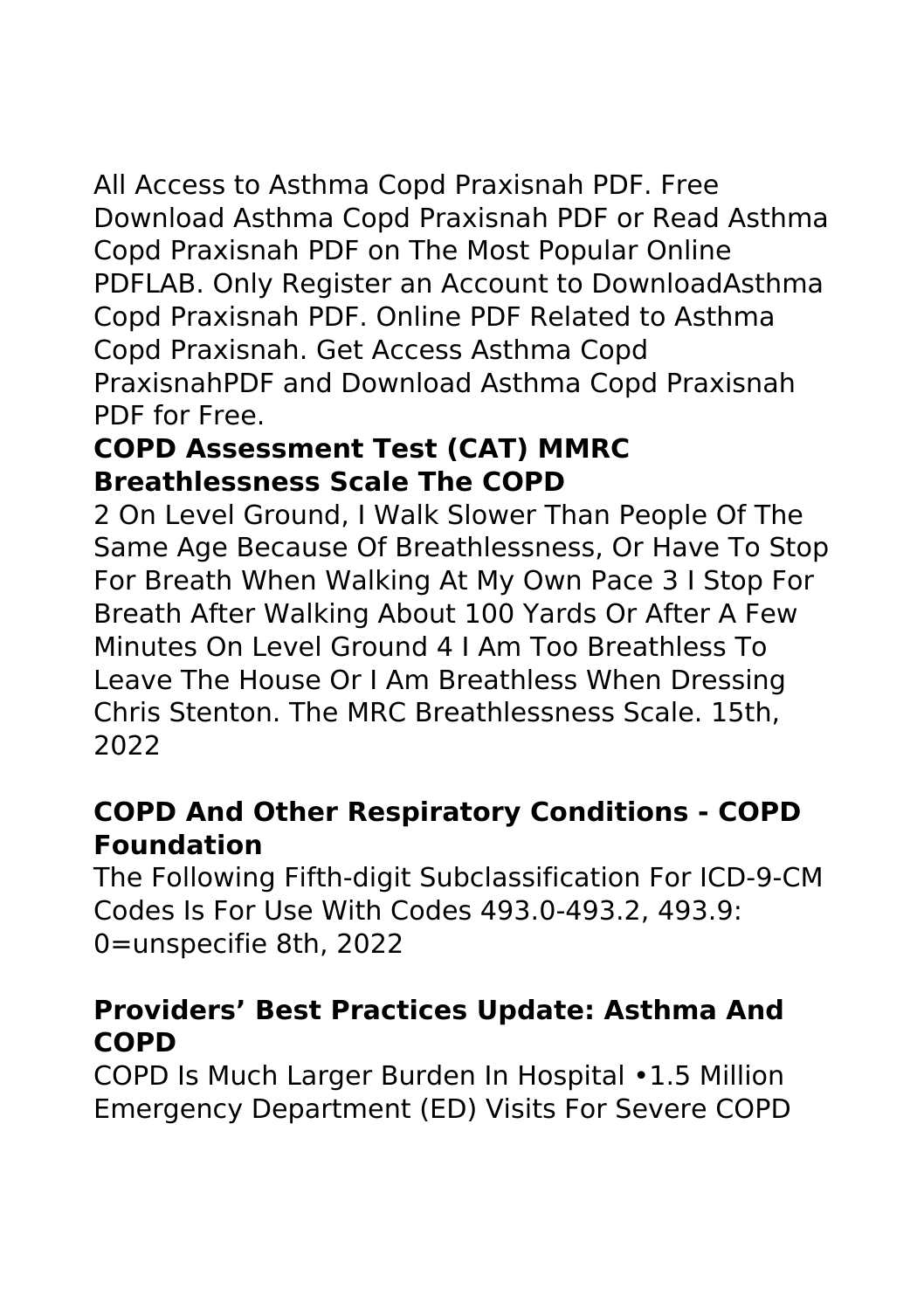Exacerbations In United States • 726, 000 Hospitalizations Annually (48%) • 270,000 Require Mechanical Ventilation • 120,000 Deaths Annually CDC, 2000 •2 Million Emergency Department (ED) Visits Attribute 19th, 2022

#### **Similarities And Differences In Asthma And COPD**

Similarities And Differences In Asthma And COPD\* The Dutch Hypothesis Eugene R. Bleecker, MD, FCCP (CHEST 2004; 126:93S–95S) Abbreviations: BHR Bronchial Hyperresponsiveness; OLD Obstructive Lung Disease COPD Represents An Increasingly Important Chronic Debilitating Illness In The Unit 13th, 2022

#### **Asthma And Chronic Obstructive Pulmonary Disease (COPD)**

Asthma And Chronic Obstructive Pulmonary Disease (COPD) Diagn 6th, 2022

# **GEORGIA MEDICAID FEE-FOR-SERVICE ASTHMA AND COPD …**

Perforomist (formoterol Nebulizer Inhalation Solution) ProAir Digihaler And Respiclick (albuterol) Striverdi Respimat (olodaterol) Terbutaline Generic Xopenex HFA (levalbuterol) Inhaled Corticosteroids (ICS) Asmanex Twisthaler (mometasone)+ Budesonide Neb Suspension For Inhal 7th, 2022

# **CP.CPA.350 Inhaled Agents For Asthma And**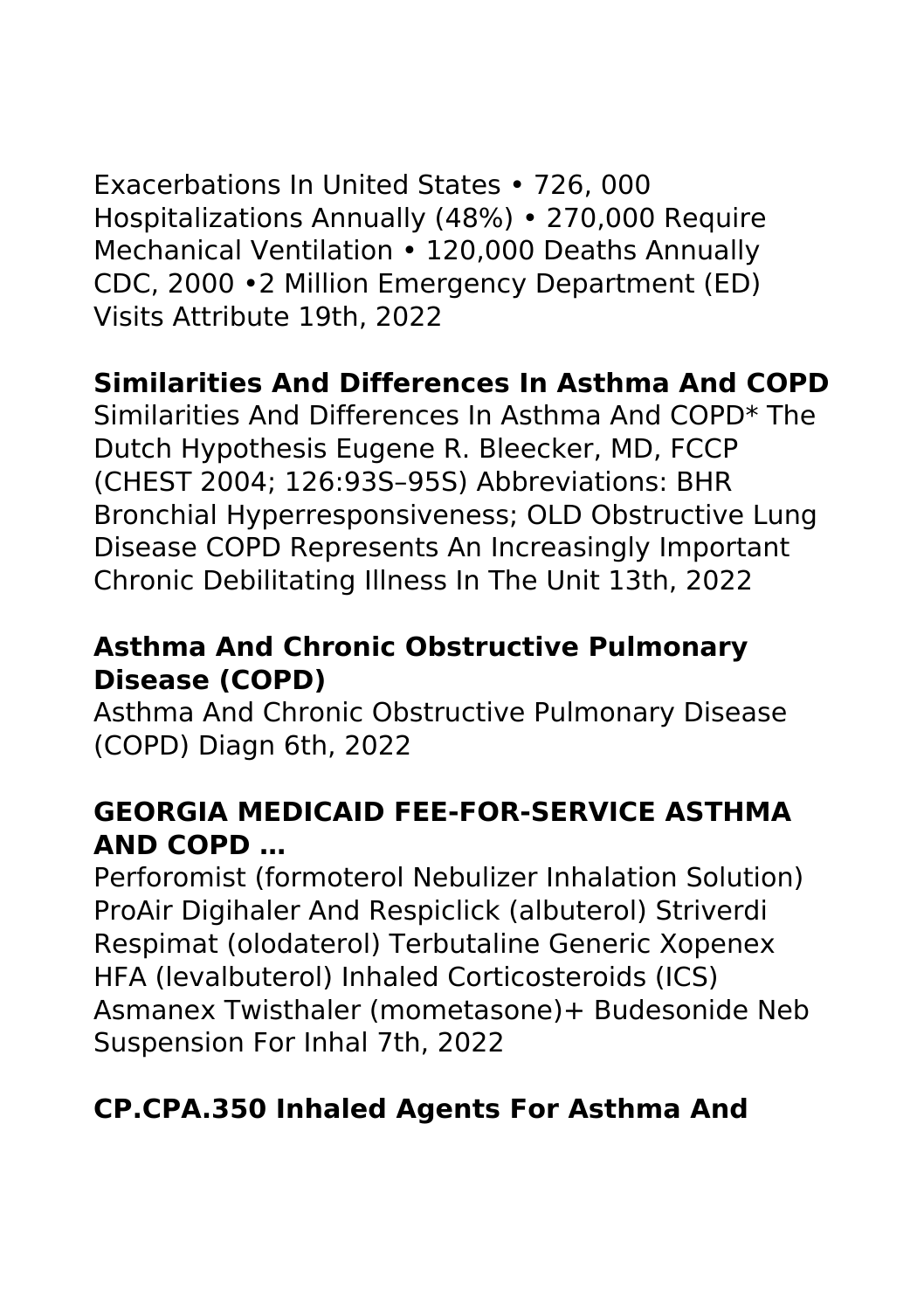# **COPD**

Perforomist X LAMA Lonhala Magnair X Seebri Neohaler X Tudorza Pressair X Yupelri X ICS/LABA Advair Diskus X (Age ≥ 4 Years) X AirDuo Digihaler X (Age ≥ 12 Years) AirDuo RespiClick X (Age  $\geq$  12 Years) Dulera X  $(Aqe \geq 5$  Years) Sym 9th, 2022

#### **HIM.PA.153 Inhaled Agents For Asthma And COPD**

Perforomist X LAMA Lonhala Magnair X Seebri Neohaler X Tudorza Pressair X Yupelri X ICS/LABA Advair Diskus X (Age ≥ 4 Years) X AirDuo Digihaler X (Age ≥ 12 Years) AirDuo RespiClick X (Age  $\geq$  12 Years) 25th, 2022

#### **CP.PMN.259 Inhaled Agents For Asthma And COPD**

• Inhaled Corticosteroid (ICS): Budesonide (Pulmicort Respules ... Perforomist X Striverdi Respimat X LAMA Lonhala Magnair X Seebri Neohaler X Spiriva Handihaler X Spiriva Respimat X (Age  $\geq 6$  Years) X Yupelri X ICS/LABA Advair Dis 6th, 2022

#### **Medication Therapy For Adult Asthma And COPD[5]**

•Formoterol – (Perforomist) - 20 Mcg BID •Arformoterol – (Brovana) - 15 Mcg BID •Budesonide – (Pulmicort Respules) - 0.25, 0.5, & 1 Mg/2mL – Usually A BID Dosage Leukotriene Receptor Antagonists •Time Of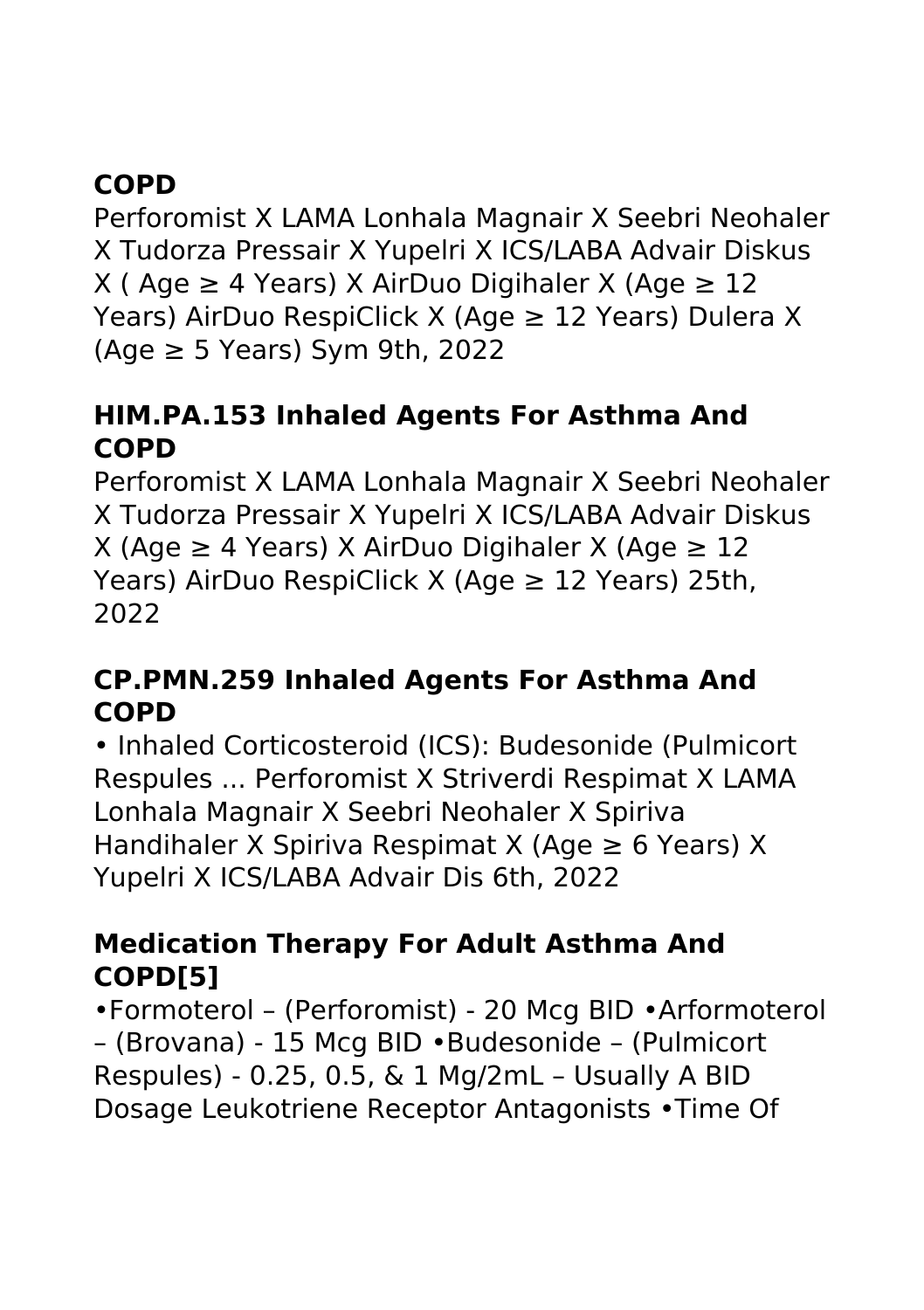# Dosing - Irrelevant • 25th, 2022

# **Partnership HealthPlan Of California -- Asthma And COPD ...**

(Beclomethasone) 40 Mcg, 80 Mcg \$228 - \$306 Brand Asthma ≥ 4 DPI F . Partnership HealthPlan Of California -- Asthma And COPD Pharmacotherapy STEP: These Formulary Agents Require 4th, 2022

# **Long-acting Beta Agonists In Asthma And COPD**

Symbicort® Budesonide And Formoterol Treatment Of Asthma Patients 12 Years Of Age And Older. Maintenance Treatment Of Airflow Obstruction In Patients With COPD Including Chronic Bronchitis And Emphysema Metered Dose Inhaler 80/4.5, 160/4.5\*\* 2 Inhalations Twice Daily Max =  $640$  5th, 2022

# **Inhaler Technique For People With Asthma Or COPD**

Jun 07, 2018 · Providing Written Instructions, Than After Receiving Only Written And Verbal Instructions5 Or After Written Instructions Only.9 An Effective Method Is To Assess The Individual's Technique By Comparing Each Step To A Checklist Specific To The Type Of Inhaler, And Then P 15th, 2022

#### **KING Asthma COPD 04-09-14 HANDOUT.ppt**

Sep 14, 2004 · Normal SABA Inhaler Activity None Some Extreme SABAuse 2 Days/wk Several/day FEV1